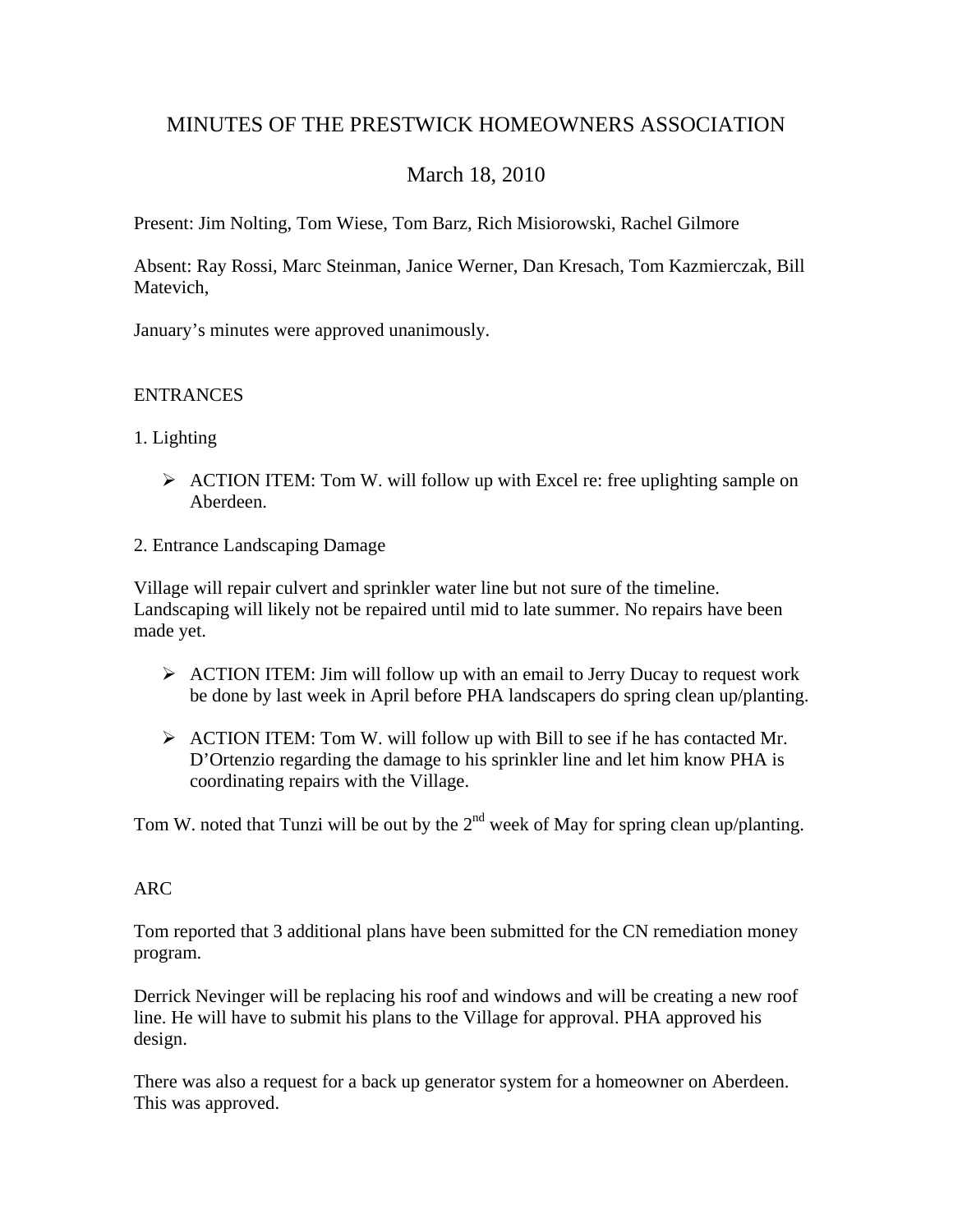## SOCIAL

#### Garden Walk

Jim asked Joey Buck if she would work with his wife Rita on the garden walk. PHA needs to start lining up host homes. The goal is to have some repeat homes and some new homes with no more than 10 total.

 $\triangleright$  ACTION ITEM: Jim will follow up with Ray as to whether or not homeowners need a PHA garden walk release statement to be signed by all visitors.

#### MEMBERSHIP

1. First Dues Mailing

Rachel reported that approximately 200 households have returned membership forms. People are noting new/changed information on the printouts (great job, Rich!).

- $\triangleright$  ACTION ITEM: Rachel will send the Board a current membership list after the remaining forms are entered.
- $\triangleright$  ACTION ITEM: Rachel will ask the printer about the 10 Sample A Sample addresses that were sent out and returned.
- 2.  $2^{\text{nd}}$  Mailing

Rachel has talked to Liberty. After she enters the remaining forms, she will send the updated list to Liberty. The second mailing will go out the week of March 22. The return date will be April 2.

The Board noted that Rita Egan passed away and the condo is vacant.

3. Ad Status

Rachel reported that there are approximately 24 ads reserved this year, down from 32 or so in 2009. Two more requests had come in this week and she was waiting for payment. Tunzi and Sons and Standard Bank have both submitted copy for their complimentary ads.

Regarding the web ads, there are only 2-3 web ads requested so far, down from the current 5. PHA will likely continue the web ad program, based on the final count and how much work is entailed in updating the web ads. Any non-renewals will be removed from the site.

 $\triangleright$  ACTION ITEM: Rachel will ask the printer to place Tom's ad on the right hand side.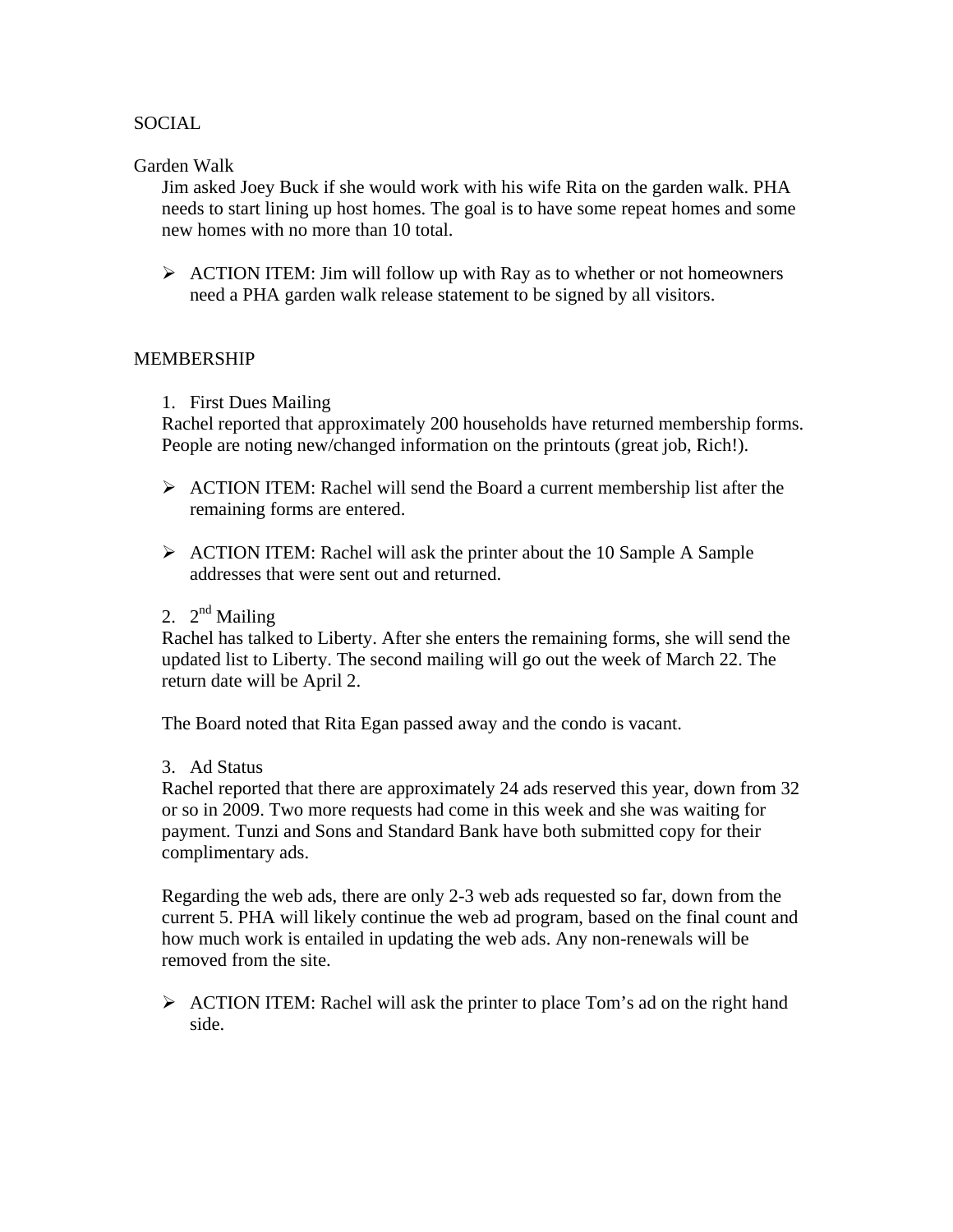Discussion was held on how to get more people to turn in their dues with the first mailing, including a rebate on dues for early birds or a "no pay" social event for those who paid with the first mailing or for those who sign up for email only communication.

**SECURITY** No report.

WEB SITE No report.

## FINANCIAL

Jim reported that there is about \$27,000 in the bank, which includes \$9,000 in new dues payments.

### NEWSLETTER

The next newsletter will go out in May. It will include Garden Walk and fireworks information.

# GOVERNMENTAL

1. Annual Frankfort Homeowners Association Joint Meeting Rich reported that he and Bill attended and he sent minutes out to the Board.

- $\triangleright$  ACTION ITEM: Jim will edit as needed and send Rich's minutes out to the edistribution list.
- 2. Harlem Construction

Tom reported that Jim Holland said Harlem is supposed to be resurfaced in April or May, although it is in Cook County's jurisdiction. The widening won't be under consideration until 2015. Laraway is supposed to be resurfaced this year from Harlem to Pfeiffer.